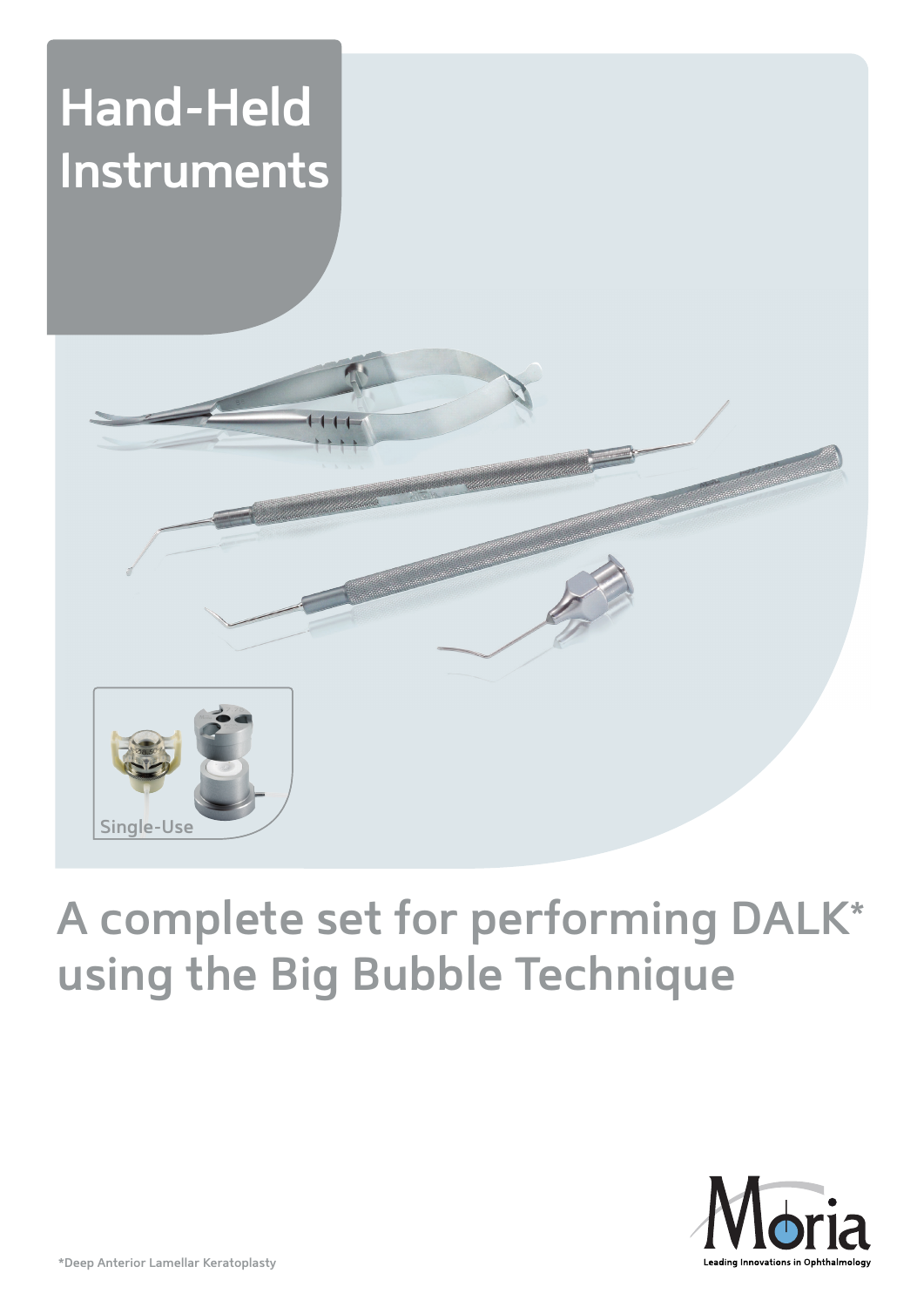## **A complete set for performing DALK using the Big Bubble Technique**

**A new range of instruments developed with Dr. L. Fontana (Reggio Emilia, Italy), Pr. M. Busin (Forli, Italy) and Pr. E. Gabison (Paris, France).**

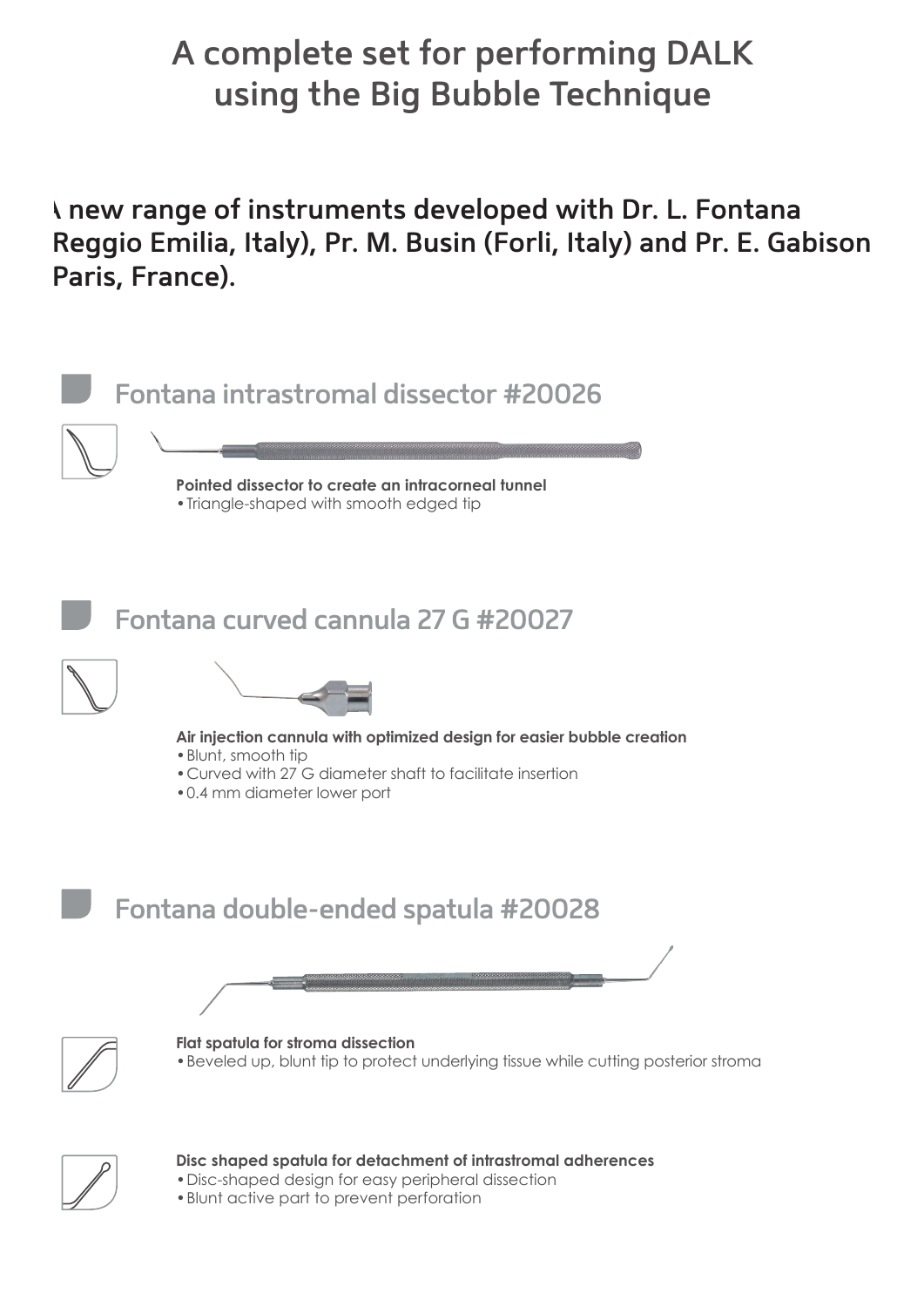## **A complete set for performing DALK using the Big Bubble Technique**

**A new range of instruments developed with Dr. L. Fontana (Reggio Emilia, Italy), Pr. M. Busin (Forli, Italy) and Pr. E. Gabison (Paris, France).**



### *<b>ONE* Single-use Punch and Adjustable Trephine



**Single-use Corneal Vacuum Punch #17200** •2-piece design with an ultrasharp pre-loaded blade Diameters from 6.00 to 9.50 mm



### **Single-use Adjustable Trephine #17202**

- •Preselection of the blade descent depth
- •Can be used with the singleuse artifcial chamber #17204 Diameters from from 6.00 to 10.00 mm